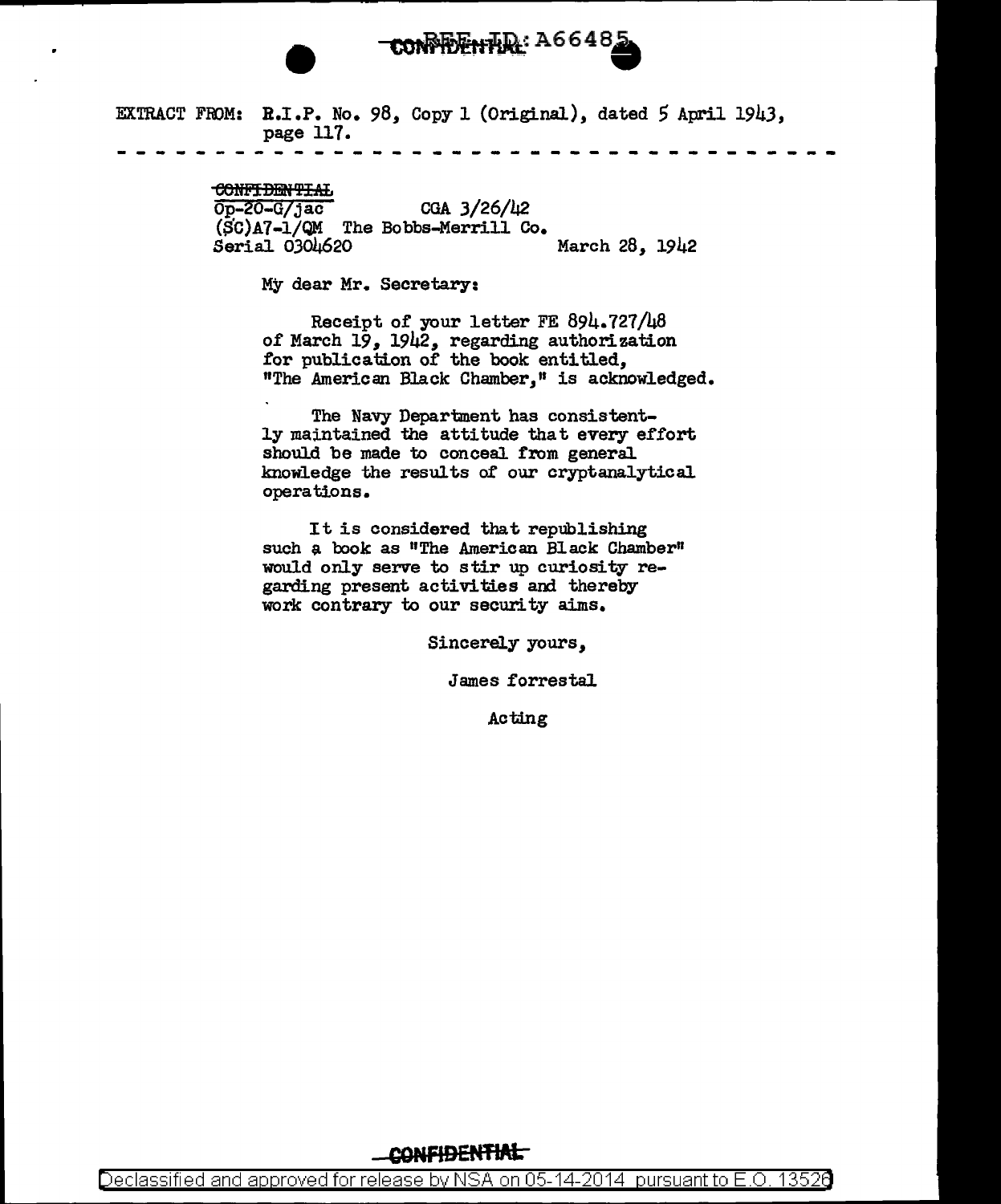### REF ID: A66485

EXTRACT FROM: R.I.P. No. 98, Copy 1 (Original), dated 5 April 1943, PP• 118-123.

2. The Friedman Publicity.

Widespread interest in the romantic stories of beautiful female spies, secret codes and ciphers which Yardley had told caused editors from this time on to become keenly conscious of the news value of such stories. Consequently, when in  $1934$  magazine and newspaper accounts broke concerning Mrs. Elizabeth Smith Friedman, a Coast Guard cryptanalyst, a number of

similar incidents followed:

1. March,  $1934$  (American Magazine, Vol. 117:47)

Publication or Mrs. Friedman's picutre with a caption which indicated her connection with the Coast Guard as a cryptanalyst, and also told of her husband's profession.

2. April 23, 1934 (Washington Post)

An article on Mrs. Friedman discussed her comments on the famous Bacon cipher. It went on to mention her Coast Guard activities in cryptanalysis, and spoke of her husband who performed work of a similar nature with the Army Signal Corps.

*3.* May 25, 1934 (Radio Broadcast)

Mrs. Friedman was interViewed on the radio at 2:00 p.m. and discussed her duties as head of the Cryptanalytical Bureau in the Coast Guard. She was identified as the wife of Major William Friedman, Chief of the Signal Corps Intelligence Service in the War Department, who was in charge of military codes and communications.

4. May 26, 1934. (Washington Post)

A news item gave the details of the above broadcast.

5. June *3,* 1934 (Washington Post)

Mrs. Friedman's picture was displayed in the Sunday edition with a caption explaining her cryptanalytical duties.

6. June *30,* 1934 (Seattle Daily Times)

An article emphasizing that Mrs. Friedman was woman cryptanalyst. "Mrs. Friedman was her husband• s assistant during the World War and helped decode secret military ciphers."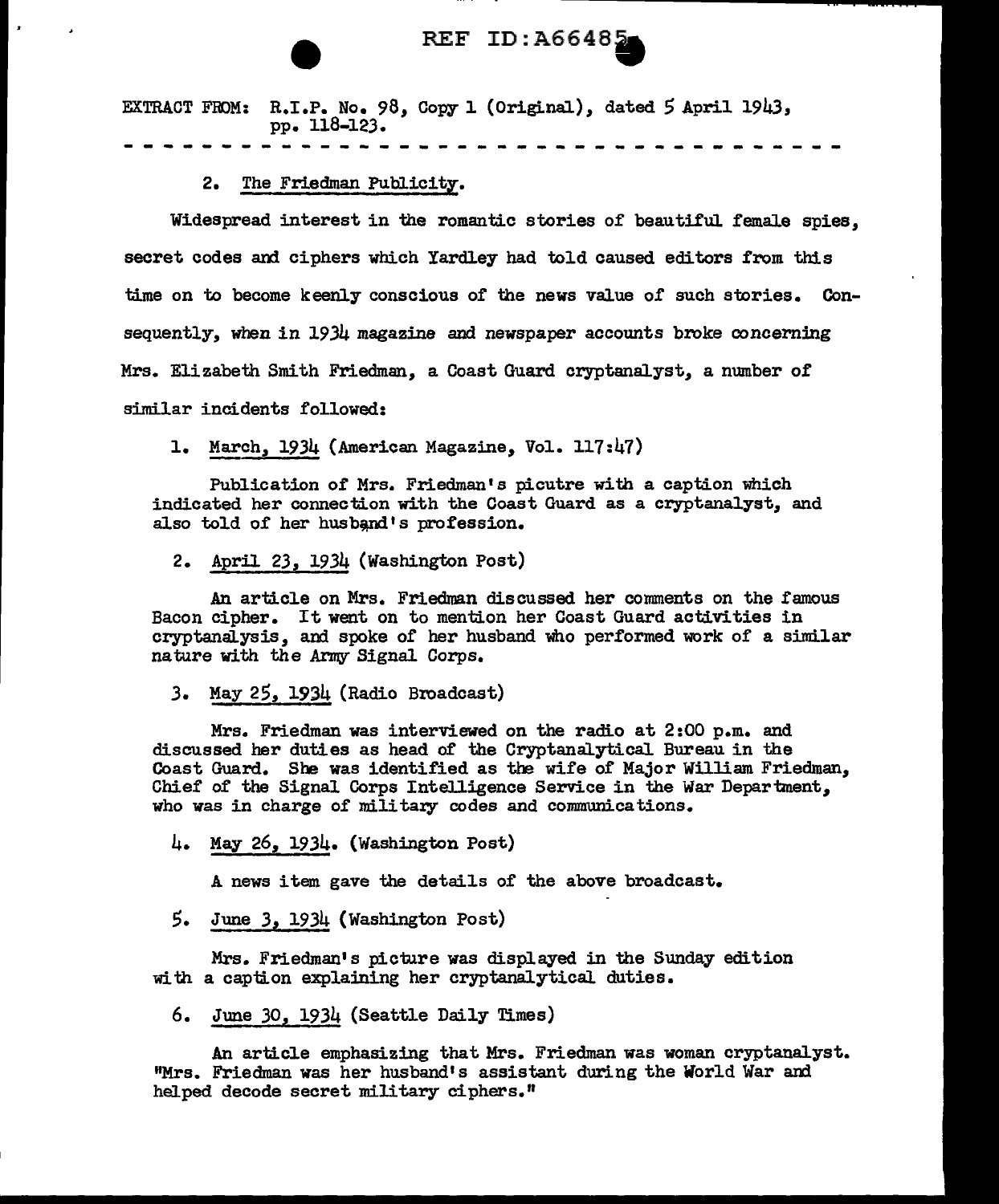### 7. July 22,  $1934$  (Washington Sunday Star)

The picture of Mrs. Friedman illustrated an article in which the details of the famous "I'm Alone" case were given. This was one of the boot-legging cases which were solved by deciphering the codes of the smugglers.

Some of these stories reached the public because Mrs. Friedman had to testify in court as to the method by which evidence was obtained. Naturally, she had to divulge certain secret details, which were then no longer secret. This is one of the reasons why the use of police agencies in cryptanalysis is dangerous. Conviction of a criminal demands proof, and though giving testimony concerning success in a certain instance may obtain conviction, it will also jeopardize the source for future reference. To publicize a deciphering success in military or diplomatic work is to dry up the cource of information for a long time.

From 1934 to 1937 the Friedmans remained unmolested in seclusion. but in 1937 another series of accounts describing their work began:

## 8. January  $\mu$ , 1937 (Sunday Star)

This sensational article described Major Friedman's solution of a code which had been sent by Hindus, who were arranging a mutiny in India. He had to testify in the trial which ended April 23, 1928, when one of the conspirators, Ram Chandra, was shot by another, Ram Singh. However, the background materia1 of this article told of the activities of Colonel George Fabyan, who had lent the services of the 20 staff members of his Riverbank Laboratory at Geneva, Illinois to the government during 1916 and 1917. In 1918 they were brought to Washington with all their data and records, and Major Friedman disclosed that he had been one of this group.

### 9. June *5,* 1937 (Washington Star)

An article and picture of Mrs. Friedman identified her as a cryptanalyst and as wife of the Chief of Signal Intelligence Service of the Army.

### 10. August, 1937 (American Legion Magazine)

An article "Codes-Fact and Fallacy" described in detail some of the activities of Mr. and Mrs. Friedman.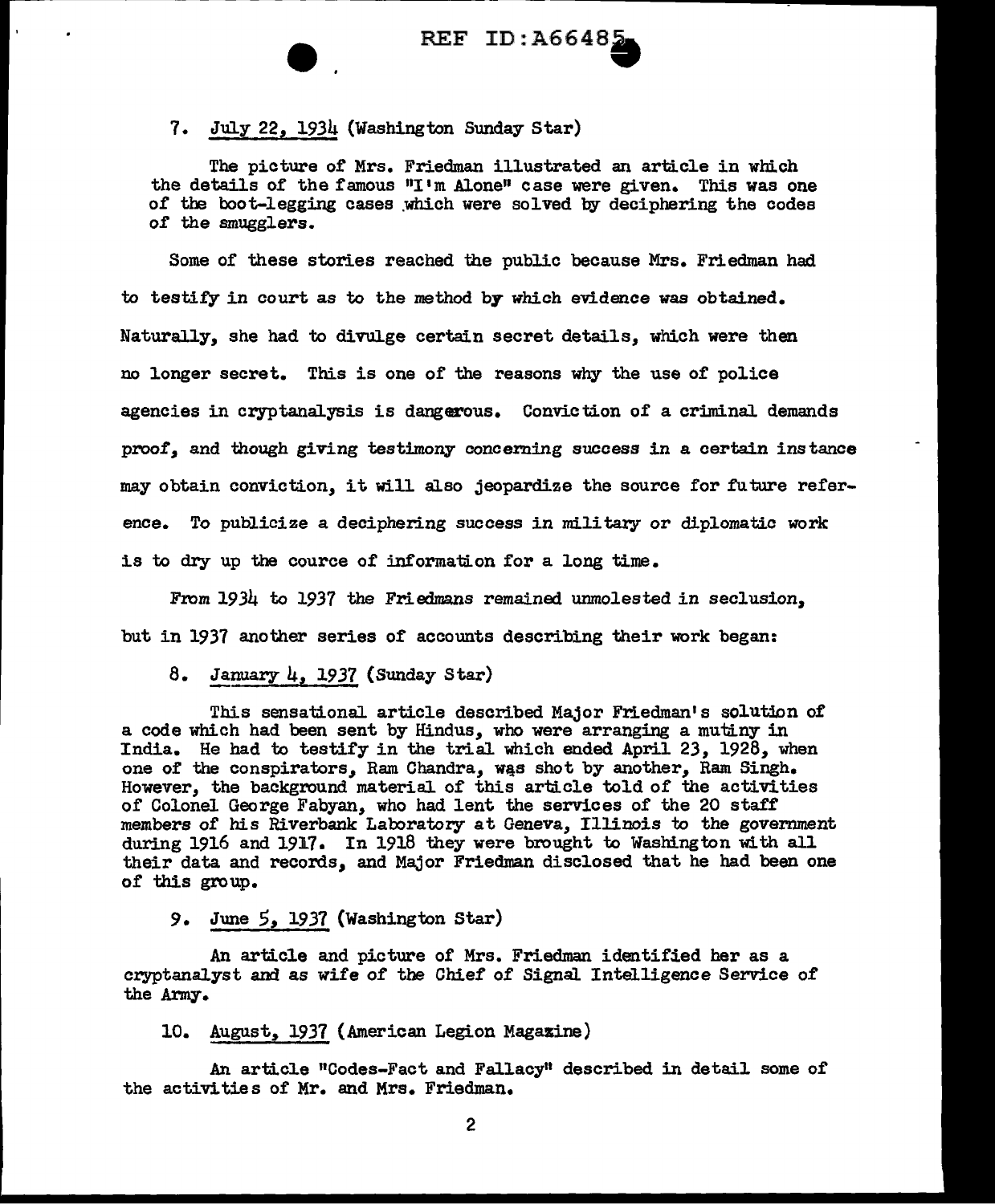### 11. September, 1937 (Reader's Digest}

This magazine, which reaches millions of readers throughout the world, reprinted the American Legion Magazine article.

12. Circa September 1, 1937 (Washington Evening Star)

A reader inquired as to the activities of Colonel W. Friedman, and he was informed that he was a cryptanalyst.

13. September 12, 1937 (Syndicated News Article)

This article, which was furnished to many newspapers, stressed the secrecy of Mr. Friedman' s work.

<sup>11</sup>Vis1 tors are barred from the rooms in the squat munitions building where the work is actually done. And the size of Friedman's staff is kept secret."

14. October 7, 1937 (Washington Evening Star}

A reader asked the name of a woman cryptanalytical expert, and the reply was "Mrs. Friedman." There was also an article about her in Modern Mechanics about this time.

15. February 9, 1938 (Washington Post)

A picture of Mrs. Friedman and a news item, which told of her part in the conviction of five Vancouver Chinese on the charge of smuggling opium, were published. She had been loaned to the Canadian government for this purpose.

16. February 10, 1938 (Washington Herald)

A picture of Mrs. Friedman, and a long article on the Chinese dope smuggling ring were featured.

17. February 15, 1938 (Look Magazine)

A picture of Mrs. Friedman, and a caption describing her work were published.

18. February 21, 1938 (Washington Post)

Mrs. Friedman was mentioned in Alice Hughes' column as a cryptanalyst.

19. November 23, 1939 (Washington Times-Herald)

In an article on "Queer Federal Jobs" by Jerry Klutz, Mr. and Mrs. W. F. Friedman were described as cryptanalysts: